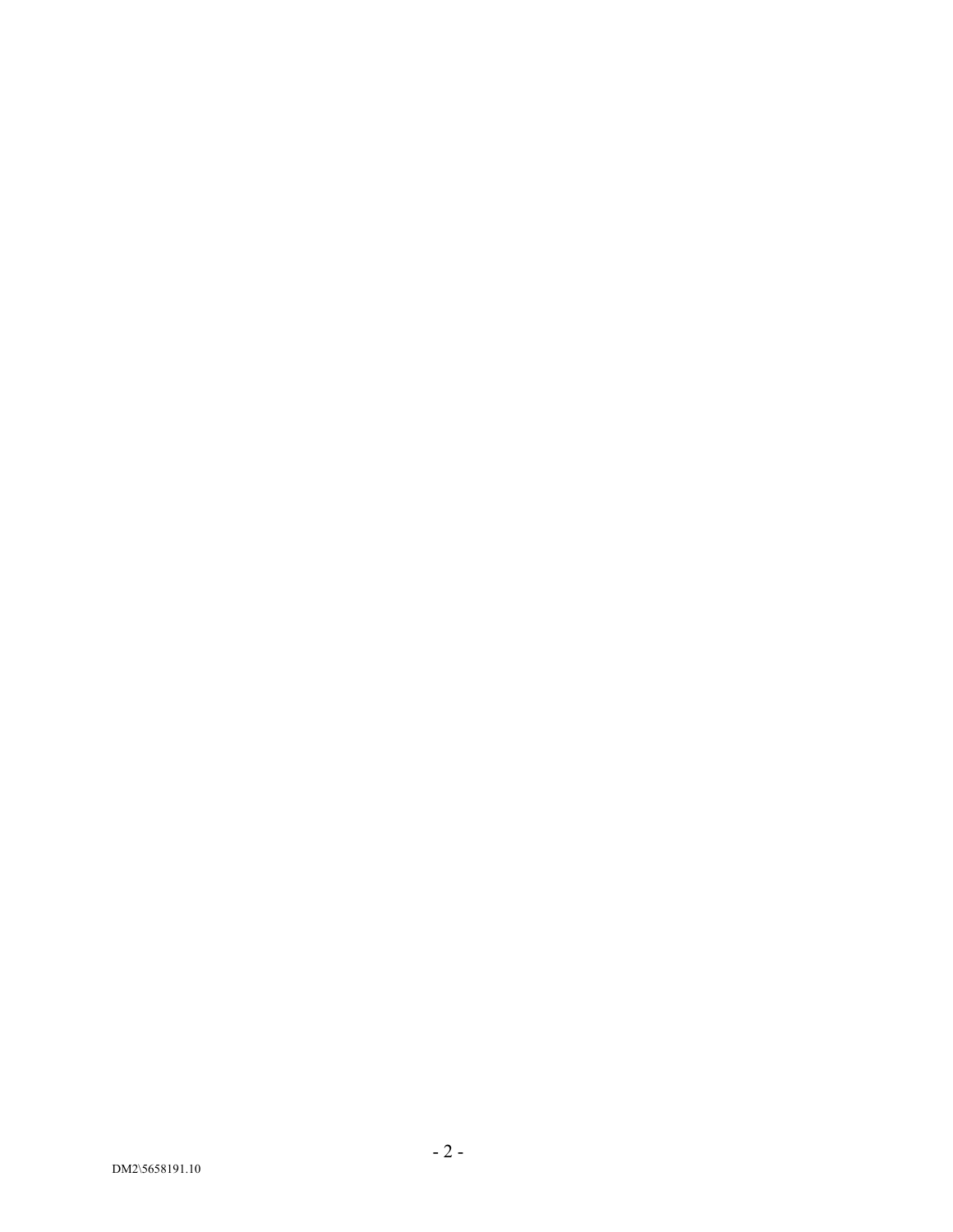### **MEMBERS**

Membership Application and Certificates. Individuals interested in membership must submit a written application for membership on forms supplied by the corporation and pay required dues and fees. Members shall be issued a certificate of membership. Memberships shall not be transferable. Members who fail to pay dues or fees within thirty (30) days of a past due notice or fail to respond to a request for information from INHAA shall be automatically terminated from the membership.

**Classes**. Members of the corporation shall be divided into classes as follows:

Active Members. Licensed nursing home administrators holding a valid Illinois nursing home administrator's license may apply to the corporation to be considered as an Active Member. Each Active Member shall be entitled to one vote on each matter submitted to a vote of the Members.

Associate Members. Professional individuals involved in post-acute and longterm care, who are licensed by the state of Illinois, but not licensed as a nursing home administrator may become Associate Members. Associate Members shall have no voting rights.

Honorary Members. An Active Member who has made a significant contribution to the corporation or who has rendered distinguished service to post-acute and long-term care administration may become an Honorary Member with approval of the Board of Directors ("Board"). Honorary Members are exempt from payment of dues and registration fees for educational programs.

Student Members. A person actively engaged in a program of study related to health care and who has an interest in post-acute and long-term care may become a Student Member. Student Members shall have no voting rights.

Business Members. A business involved or interested in the field of long-term or post-acute care may become a Business Member. Business Members shall have no voting rights.

# Meetings of Members.

Annual and Quarterly Meetings. There shall be an annual and three quarterly meetings of the Members of the corporation at a time and place designated by the Board. Such time and place shall be announced in writing to the membership at least thirty (30) days, but not more than sixty (60) days, in advance of the meeting date. The purpose of the annual and quarterly meetings shall be to consider such business matters of the corporation as may be brought before it by the Board.

Special Member Meetings. Special member meetings may be called by the Board upon the giving of not fewer than five (5) nor more than sixty (60) days' written notice in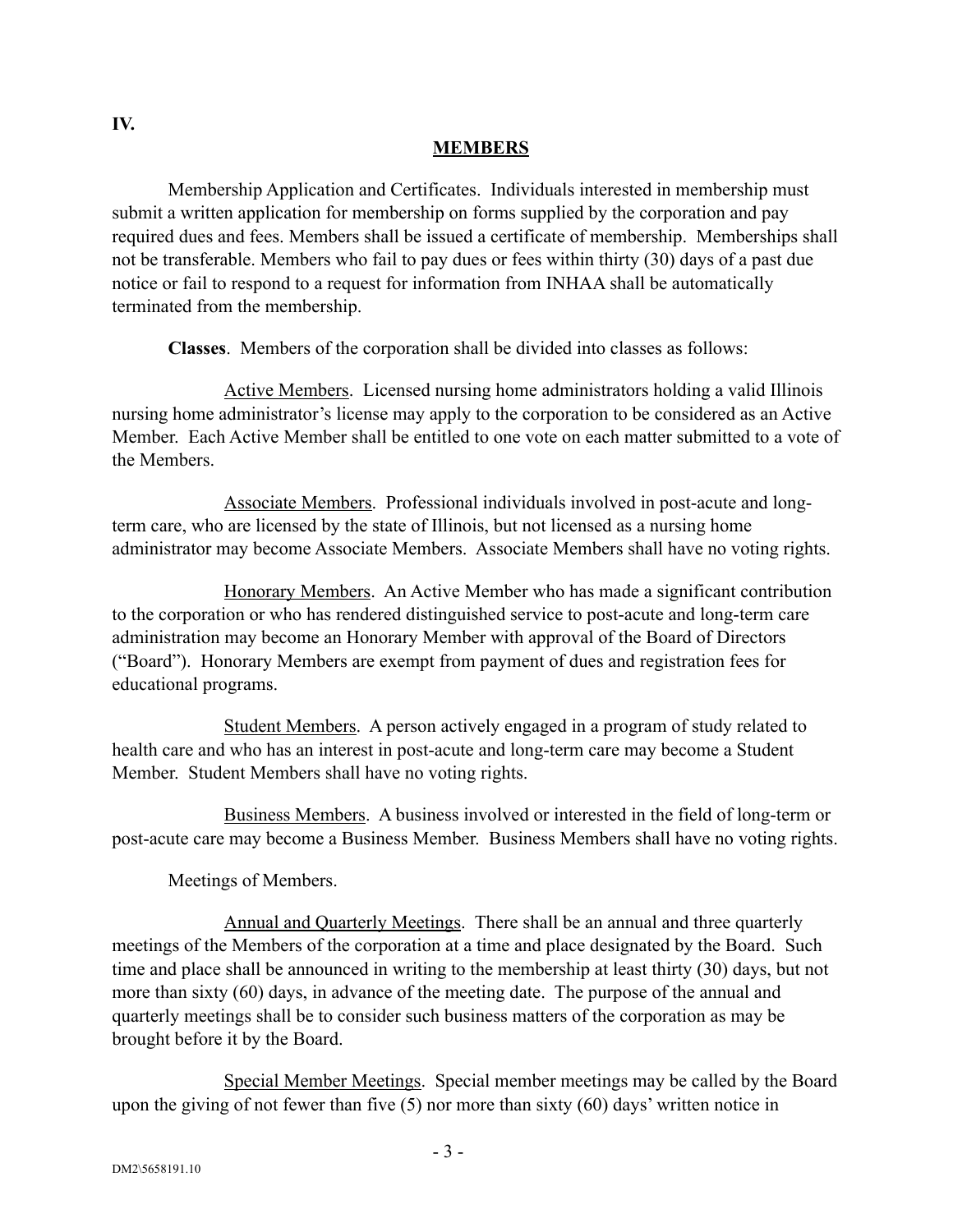advance of the meeting at a time and place to be designated by the Board, except that notice of a meeting to consider removal of a director or officer shall be given not fewer that twenty (20) nor more than sixty (60) days in advance of the meeting. The matters to be considered at such other or special meetings shall be limited to those stated in the notice of the meeting.

Quorum and Manner of Acting. The Active Members, represented in person, shall constitute a quorum for the transaction of business at any meeting. The affirmative vote of a majority of Active Members present and voting at a meeting at which a quorum is present shall be the act of the Members. Meetings shall be conducted according to *Robert's Rules of Order*. However, deviations from *Robert's Rules of Order*, which are not inconsistent with these Bylaws, shall not invalidate action taken at a meeting.

**V.**

#### **BOARD OF DIRECTORS**

General Powers. Unless otherwise provided in the Illinois General Not-For-Profit Corporation Act, the Articles of Incorporation or these Bylaws, the Board shall exercise the powers, control the property and conduct all the affairs of the corporation. All orders for payment of money or evidences of indebtedness issued in the name of the corporation shall be signed by two officers. The Board shall have the power to set membership dues for each category of membership and fees for educational programs and the power to adopt such policies as deemed necessary for the orderly conduct of the corporation's business. Board members shall not be compensated for their services. However, by resolution of the Board, the expenses of attendance at Board meetings may be reimbursed.

Number and Qualifications. There shall be no less than at least fifteen (15) directors, including the president, vice-president, secretary and treasurer. The Board shall determine, before each election, how many directors will be elected. Directors are required to be Active Members in good standing for the two years prior to nomination. Board terms shall be staggered to assure continuity.

Election. Directors may be elected by the Active Members at a membership meeting in accordance with these Bylaws. Elections will be conducted in person. Such elections shall be conducted in such a manner to ensure fairness to all candidates. Printed secret ballots shall be used at all elections, unless only one candidate is running for office, in which case, the use of a printed ballot may be waived by a majority vote of those present and entitled to vote. Space on each ballot must be provided for write-in candidates. At the time of each election, additional nominations may be made from the floor. Those candidates receiving the most votes for the number of director positions to be filled shall be elected.

Tenure. Immediately following their election, each director who is elected shall hold office for three (3) year terms which shall automatically renew for additional one (1) year terms until a successor has been elected and qualified in accordance with these Bylaws. There shall be no term limits for directors.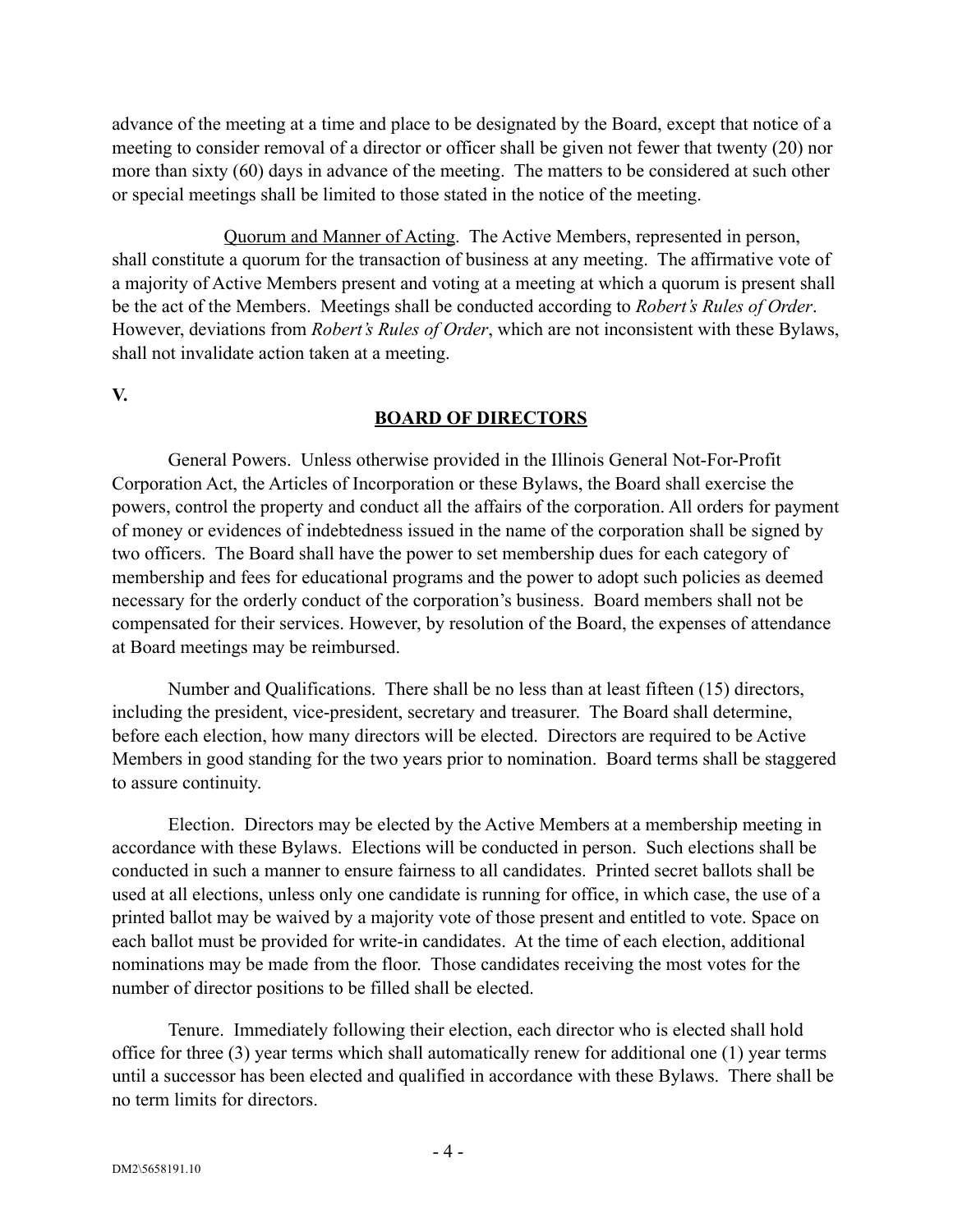Annual Meeting of Directors. The annual meeting of the Board shall be held without other notice than these Bylaws, immediately after the annual meeting of the Members.

Regular and Special Meetings of Directors. Regular meetings of the Board shall be held quarterly and as the Board may determine. The annual meeting shall take the place of one quarterly meeting. Special meetings of the directors may be called at any time by the president or at least two (2) directors then in office, the time and place of such meetings to be designated by the person or persons calling the meeting. Meetings shall be conducted according to *Robert's Rules of Order*. However, deviations from *Robert's Rules of Order*, which are not inconsistent with these Bylaws, shall not invalidate action taken at a meeting.

Replacement of Directors. Whenever a vacancy exists on the Board, whether by death, resignation, or otherwise, the vacancy shall be filled by a vote of a majority of the remaining directors, even if that is less than what would otherwise constitute a quorum of the Board, at a regular or special meeting of the Board. Any person elected to fill a vacancy in the Board shall hold office for the unexpired term of the predecessor in office, subject to the power of removal contained in these Bylaws.

Notice of Meetings. Written notice stating the place, day and hour of all meetings of the directors, other than the annual meeting, and in case of a special meeting, the purpose or purposes for which the meeting is called, shall be given to each director not fewer than five (5) nor more than thirty (30) days before the date of the meeting.

Quorum. A majority of the directors constitutes a quorum for a Board meeting. Directors must participate in person. If one or more directors stop participating in a meeting for which a quorum once existed, a quorum will continue to exist as long as at least one-third of the total number of directors continues to participate. If a quorum is not present or ceases to exist, the president or a majority of the directors' present may adjourn the meeting.

Manner of Acting. Except as otherwise provided in these Bylaws, the affirmative vote of the majority of the directors participating in a meeting at which a quorum is present shall be the act of the Board. The Board may act without a meeting upon unanimous written consent of each and every director provided that each director receives the written content of the proposed action.

Removal of Directors. Board members who fail to attend at least fifty (50) percent of Board meetings or who are absent from two or more consecutive Board meetings without good cause shall be automatically removed as Directors. Good cause shall be determined in the sole discretion of the Executive Committee. In addition, one or more directors may be removed, with or without cause, by the affirmative vote of two-thirds of the Active Members at a meeting at which a quorum of the Active Members is present, provided that written notice of the meeting is given to all Active Members not more than sixty (60) nor fewer than twenty (20) days prior to the meeting. The notice shall state that a purpose of the meeting is to vote upon the removal of one or more directors named in the notice, and only the named director or directors may be removed at the meeting.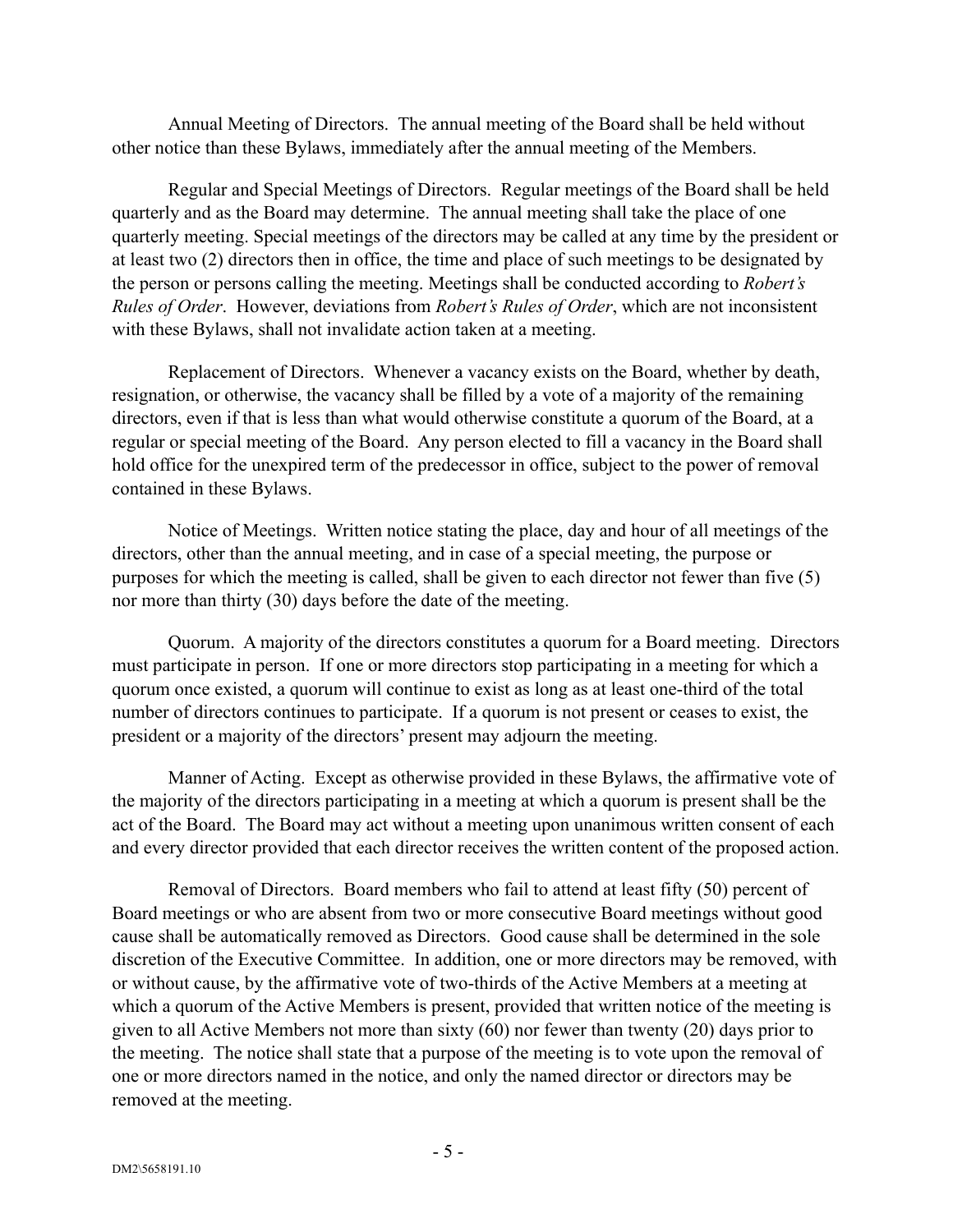Standards of Conduct and Conflicts of Interest for Directors.

(a) Each member of the Board, when discharging the duties of a director, shall act in good faith and in a manner the director reasonably believes to be in the best interests of the corporation.

(b) When becoming informed in connection with their decision-making function or devoting attention to their oversight function as members of the Board or a committee of the Board, directors must discharge their duties with the care that a person in a like position would reasonably believe appropriate under similar circumstances.

(c) In discharging his or her duties as a Board member, a director may rely on the following persons, unless the director has knowledge that makes such reliance unwarranted:

(1) One or more officers or employees of the corporation whom the director reasonably believes to be reliable and competent in the functions performed or information, opinions, reports, or statements provided;

(2) Legal counsel, public accountants, or other persons retained by the corporation as to matters involving skills or expertise the director reasonably believes are matters within the particular person's professional or expert competence or as to which the particular person merits confidence; and

(3) A committee of the corporation of which the director is not a member if the director reasonably believes the committee's determinations merit confidence.

(d) When a Board member is faced with a matter in his or her role as a member of the Board, the Board member will disclose all financial and non-financial relationships related to the matter (referred to as a "Conflict of Interest"). With respect to Conflicts of Interest no transactions involving: (a) remuneration or benefit to a Director or officer, or to an organization in which such Director or officer has a material financial interest or of which the Director or officer is a member, officer, director, general partner, principal or controlling shareholder, shall be entered into by the corporation; or (b) the appropriation of any business opportunities which are an extension of the corporation's business without: (i) a full disclosure to the Board by the interested Director or officer of the material facts of the transaction and the Director or officer's interest or relationship; (ii) the authorization, approval or ratification of the Board; and (iii) a determination by the Board that the transaction is fair to the corporation at the time it is authorized, approved or ratified. No Director so involved may vote on such authorization, approval or ratification by the Board. Every Director and officer, in a manner and form to be prescribed by the Board, shall be required to disclose annually any potential Conflict of Interest as defined in these Bylaws or in any policy adopted by the Board.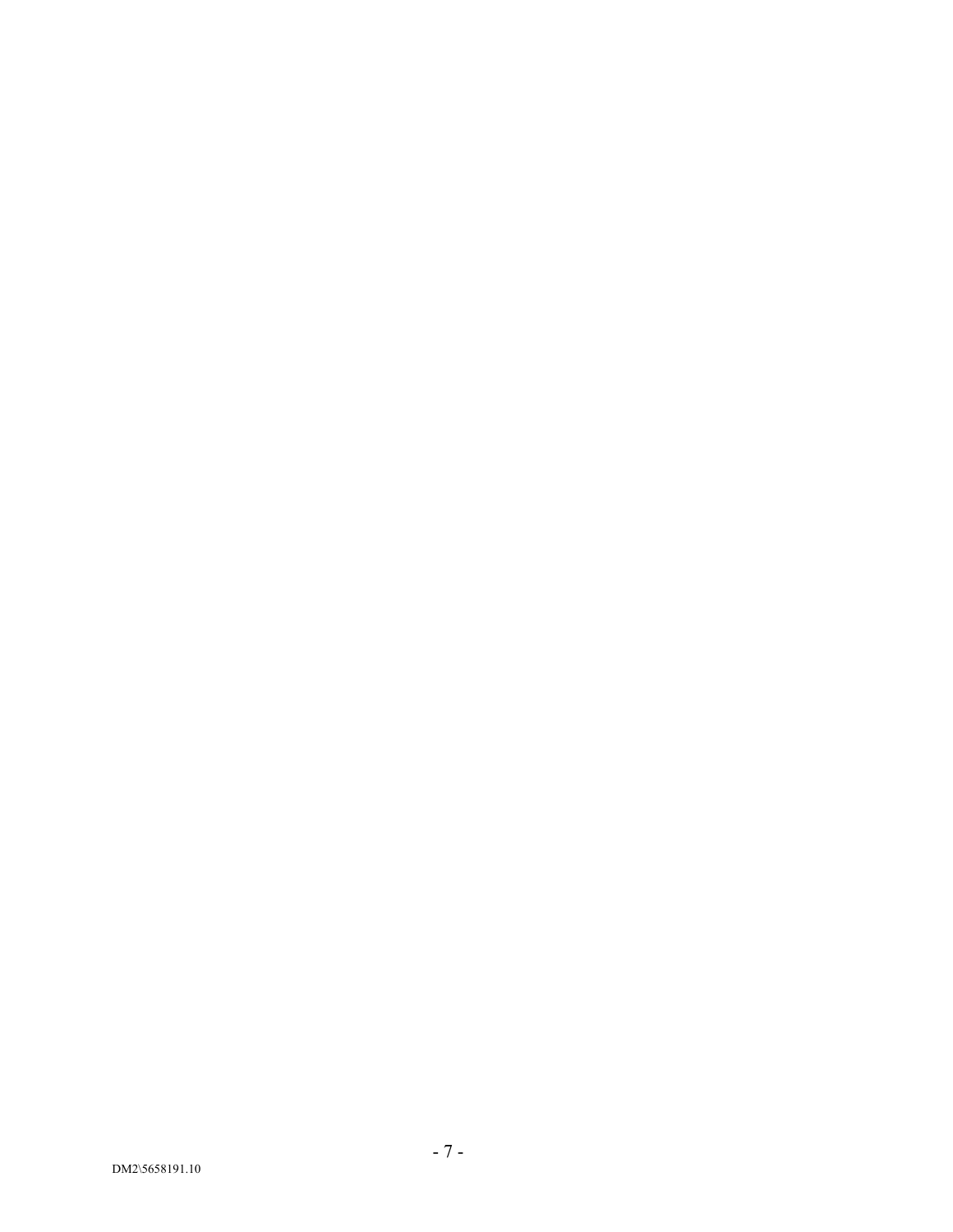### **OFFICERS**

Titles and Responsibilities.

(a) The officers of the corporation shall be a president,  $1<sup>st</sup>$  vice-president,  $2<sup>nd</sup>$ vice-president, secretary and a treasurer, as well as such other officers as the Board shall from time to time deem desirable.

President. The president shall be the chief executive officer of the corporation, and shall have supervision over and be in charge of the business of the corporation and its other officers and its employees and agents, subject to the control of the Board. The president shall be authorized to execute all documents in the name of, and on behalf of the corporation and perform all duties incident to the office of president and such other duties as the Board may from time to time prescribe.

(c)  $1<sup>st</sup> Vice President. The vice-president shall perform the duties of the$ president, in the absence of the president, and when so acting, shall have all the powers of the president. The vice-president shall perform such other duties and have such other powers as the Board or the president may from time to time prescribe.

(d) 2nd Vice President. The 2nd vice president shall perform the duties of the president, in the absence of the president and the 1st vice president, and when so acting, shall have all the powers of the president. The 2nd vice president shall perform such other powers as the Board or the president may from time to time prescribe.

(e) Secretary. The secretary or the secretary's designee shall record minutes of the proceedings of the meetings of the Members and of the Board, and perform like duties for the committees of the Board. The secretary shall assure that all notices are given in accordance with the provisions of these Bylaws or as required by law, maintain custody of the corporate records of the corporation, keep or cause to be kept a register of the corporation's members and shall perform such other duties as are normally incident to the office of secretary and such other duties as the Board or the president may from time to time prescribe.

(f) Treasurer. The treasurer shall be responsible for the oversight of all funds of the corporation, their investments, and their accounting. The treasurer shall have custody of the funds of the corporation; deposit all moneys and other valuable effects in the name of and to the credit of the corporation in such depositories as may be designated by the Board; maintain adequate accounts of the corporation; disburse the funds of the corporation as may be ordered by the Board; submit financial statements to the president and the Board; and perform all duties incident to the office of treasurer and such other duties as the Board or the president may from time to time prescribe.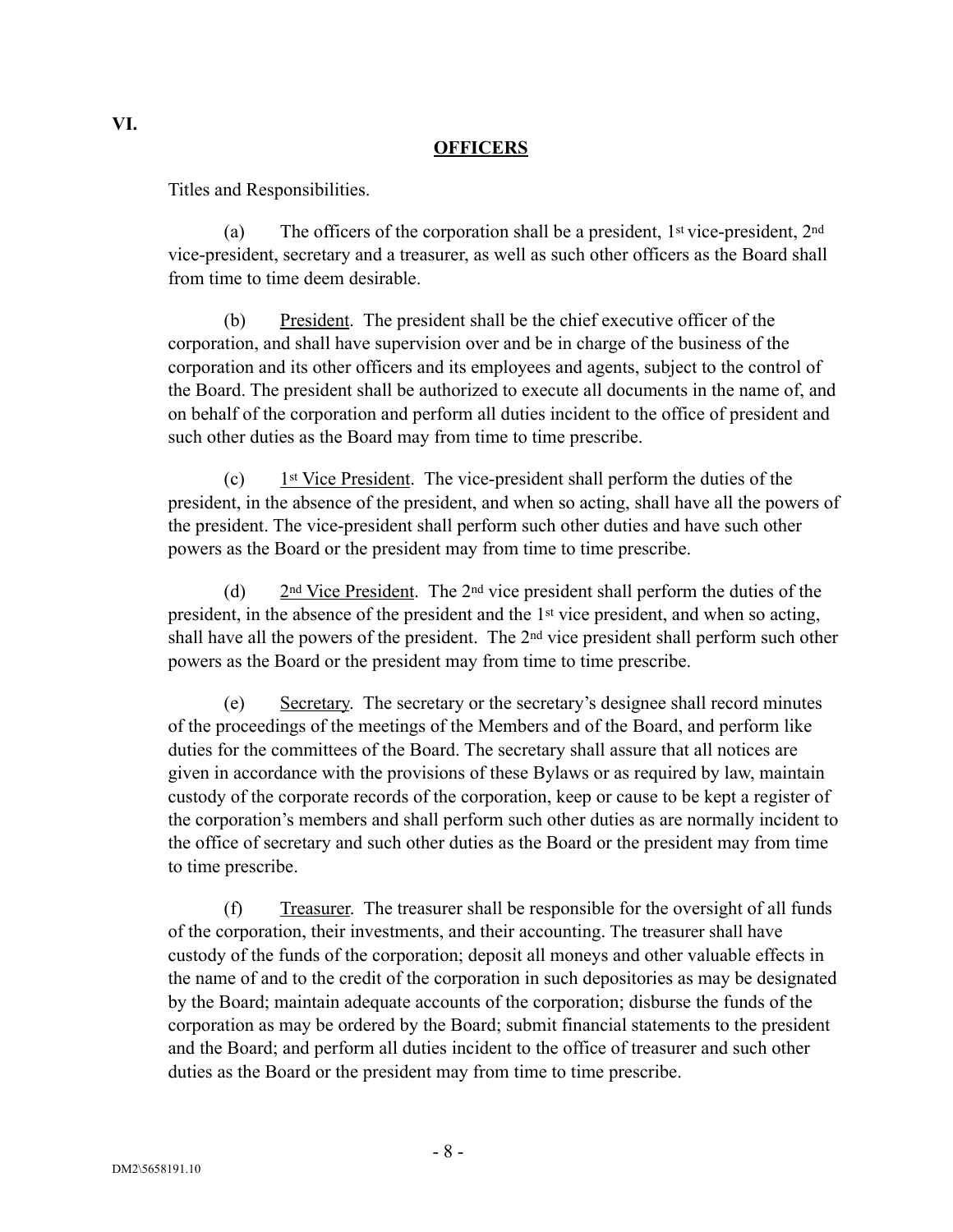Election. Officers of the corporation shall be elected by the directors from among the directors at the annual meeting of directors. The candidates receiving the most votes for each office shall be elected.

Term of Office. Officers shall serve for one year, beginning immediately following their election, or until his or her resignation or a successor has been duly elected and qualified.

Replacement of Officers. Whenever a vacancy exists among the officers, whether by death, resignation or otherwise, the vacancy shall be filled by a vote of a majority of the directors at a regular or special meeting of the Board. Any person elected to fill the vacancy of an officer shall have the same qualifications as were required of the officer whose office was vacated. Any person elected to fill such a vacancy shall hold office for the unexpired term of the predecessor in office.

Removal of Officers. Any officer may be removed by the Board at a meeting at which a quorum is present, provided that written notice of the meeting is delivered to all directors not more than sixty (60) nor fewer than twenty (20) days prior to the meeting. The notice shall state that a purpose of the meeting is to vote upon the removal of one or more officers named in the notice, and only the named officer or officers may be removed at the meeting

### **VII.**

# **COMMITTEES**

Composition and Selection.

(a) The corporation shall have the standing committees described in 7.2 below.

(b) Each committee shall have one or more directors and such additional members as deemed necessary. The president will appoint the committee chair, who shall be required to be a director of the corporation, and the members of each committee, other than the Executive Committee.

# **VII.2. Committees.**

Executive Committee. The officers of the corporation shall function as the executive committee and shall manage the corporation as authorized by the Board and permitted by law. The president shall chair the executive committee.

Nominating Committee. The nominating committee shall suggest nominations for directors and officers and may propose a slate of directors and officers to be voted upon. Nominations for office of Directors shall be solicited by the Coordinator's office to the full membership. The president and/or the chair of the nominating committee shall confirm the nominees for office prior to the annual meeting. The nominees shall be reported to the